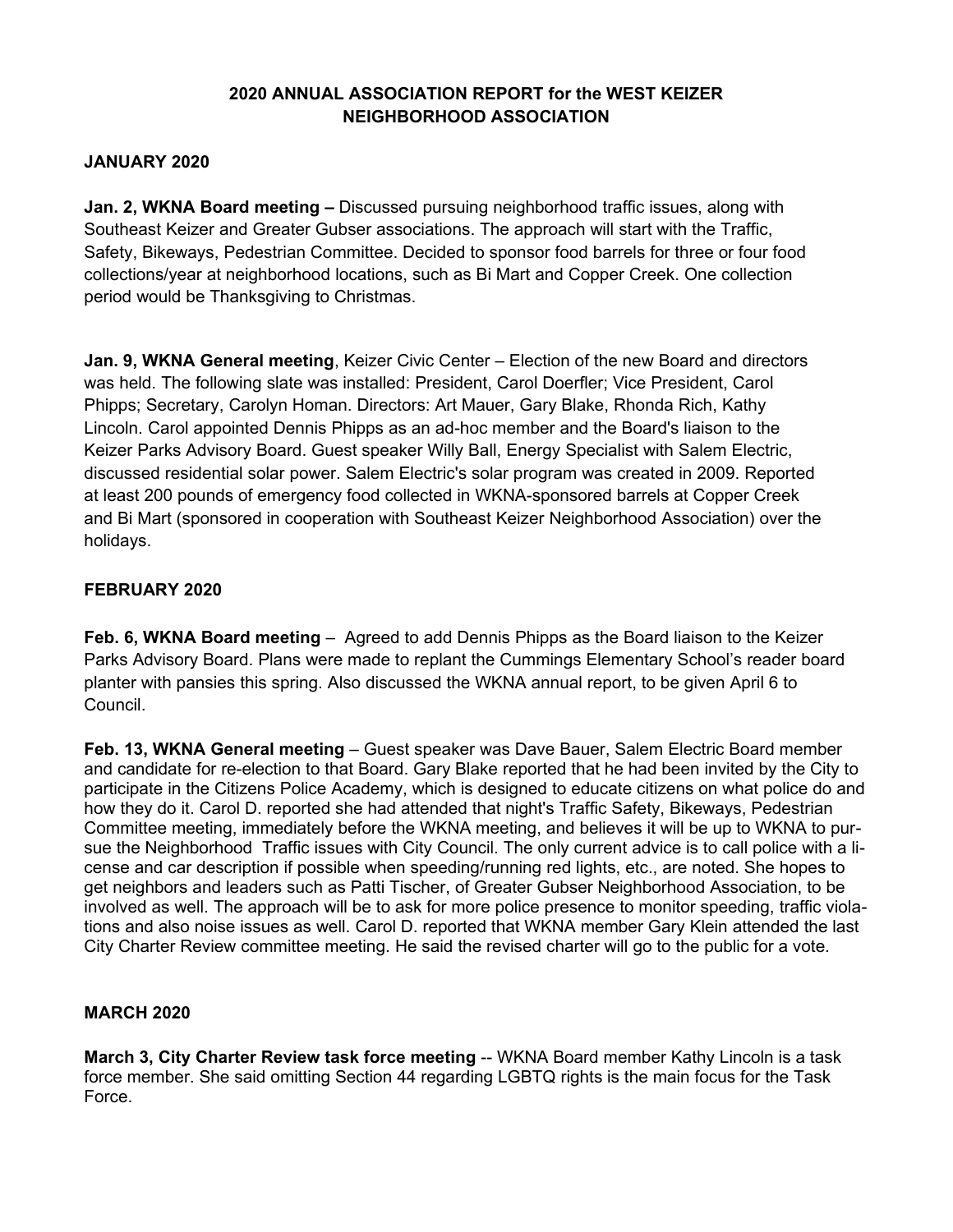**March 5, WKNA Board meeting** – Parks Liaison Dennis Phipps reported visiting all 19 of Keizer's parks and noted Parks Board members assigned as liaisons to the parks in West Keizer: Clay Rushton is liaison to Willamette Manor; Matt Lawyer to Wallace House; Dylan Juran to Sunset; and Wayne Frey to Palma Ceia. All the parks board members are assigned to Keizer Rapids.

The group discussed how to pursue neighborhood traffic issues and concerns. Topics included Salem's use of traffic cameras (effective but expensive), that expense vs hiring another police officer for traffic, and working with city planners toward safer streets through design standards.

# **March 12 -- WKNA General meeting cancelled because of COVID**

**March 29** – Planned Cummings School Cleanup and replant of the reader board canceled due to Covid.

## **APRIL 2020**

WKNA April Board and General meetings canceled due to Covid.

WKNA submits \$550 budget request for 2020-21

#### **May 2020**

**May 7, WKNA Board meeting –** The Board met on Rhonda Rich's patio for social distancing.

**Little Library replacement –** Martin Doerfler painted the replacement library (the original was hit and destroyed by a distracted driver) and he and Tom Tomczyk mounted it on a post secure in a cement base.

**Palma Ceia neighborhood sign at Cummings and Shoreline** – Sign was prepped and repainted by the Doerflers.

**May 12, City Budget Committee meeting** – Held virtually; WKNA's \$550 budget request OK'd.

#### **May 14 WKNA General meeting canceled due to Covid**

#### **AUGUST 2020**

**August 8 –** WKNA Board members Carol Doerfler, Carol Phipps and Carolyn Homan meet to discuss meeting speaker scheduling for the coming year. Also discussed possibility of developing a newsletter to keep neighbors informed during the ongoing pandemic if in-person meetings cannot be held. Prototype developed just in case and Jeff Anderson was contacted about the possibility of having his labor union shop print and mail the newsletter.

**August 19** – Carol D. purchases "wrap" with WKNA logo for the second food donation barrel; placement of barrel to be decided.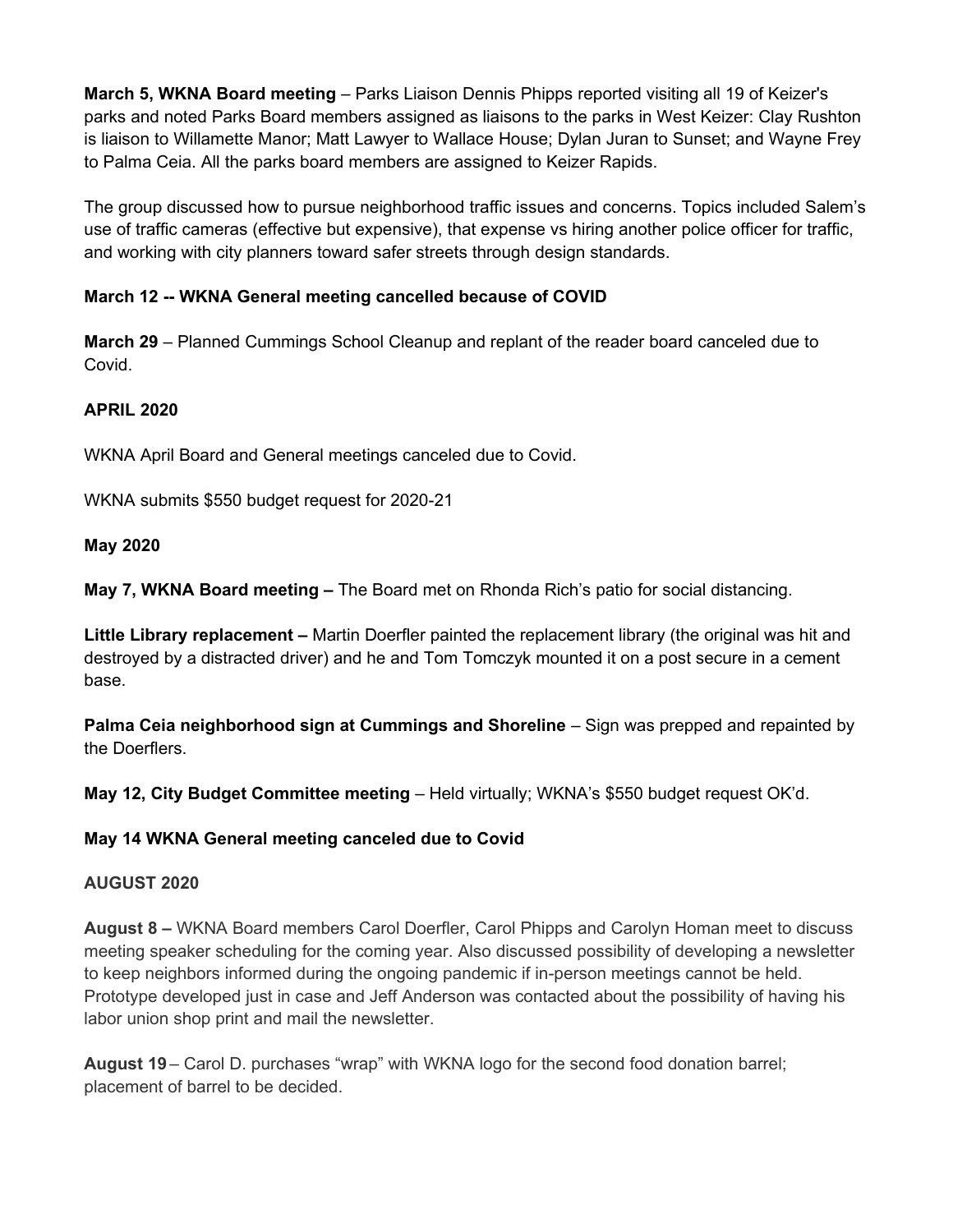### **SEPTEMBER 2020**

**Sept. 3, WKNA Board meeting, on Carol D.'s deck** – Group discusses possibility of developing a newsletter but for now, general meetings at Keizer City Hall have been OK'd by City stafff.

**Food collection barrels** -- Food donations to collection barrel have been strong -- 1,000 lbs. one month and 800 to 900 lbs./month now. Carol D. says her postings to Facebook and Nextdoor have emphasized donations at the food barrels and to Keizer Food Bank in general because the need is so high. Group discussed where to place second barrel – Sherwin Williams and Mommy and Maddi's mentioned.

**Sept. 10, WKNA General meeting, City Hall lobby** – Guest speaker Bill Lawyer, Keizer Public Works director, updates the group on division activities. The major upcoming Parks issue is an update of the Master Plan. Public input will be sought from groups and individuals, including neighborhood associations, virtually if necessary. **Cummings School issues** – The annual cleanup was canceled because of Covid. Cummings Principal Magda Romero provided a written report on construction at the school. One issue is a new support post at the entrance that blocks part of the Cummings Cougar mural. They are looking at ways to incorporate the post in the design. Carol D. said she would contact the Keizer Arts Commission and/or McNary's art department to see if they have ideas about how to handle this.

**Sept**. **15, WKNA newsletter meeting** -- Carolyn, Carol P. and Rhonda met and discussed a layout, possible content for a potential WKNA newsletter. Carolyn shared a draft layout with the group. Space was left for a "President's message" where new and breaking issues could be addressed.

**Sept. 26** – Carol D., Carol and Dennis Phipps and Carolyn meet at Mommy and Maddi's for placement of second food collection barrel. New addition is sturdy sign to list the "most needed" food items.

**Sept. 27** – Carol D., Carol P. and Carolyn met to formulate an agenda and three prepared questions for a Candidate Forum to be held in place of the WKNA General meeting in October. All candidates for the four contested City Council seats, as well as the mayor, have been invited.

# **OCTOBER 2020**

**Oct. 1, WKNA Board meeting, on Carol D.'s deck –** Discussed WKNA newsletter idea. Carol D. will follow up with Jeff Anderson in December about the possibility of getting the printing/postage paid for and report back to the Board in January. Rhonda said WKNA may have some funds left to help with costs. Even if in-person meetings continue, a newsletter could be a way to get the word out to a bigger audience.

**Oct. 3 –** West Keizer neighbors help with Claggett Creek Watershed Council clean-up and planting effort at Wallace House Park. WKNA helps publicize. Cleanup needed after a city contractor bushwhacks the lower area to clear brush and vines that have provided cover for homeless individuals camping there.